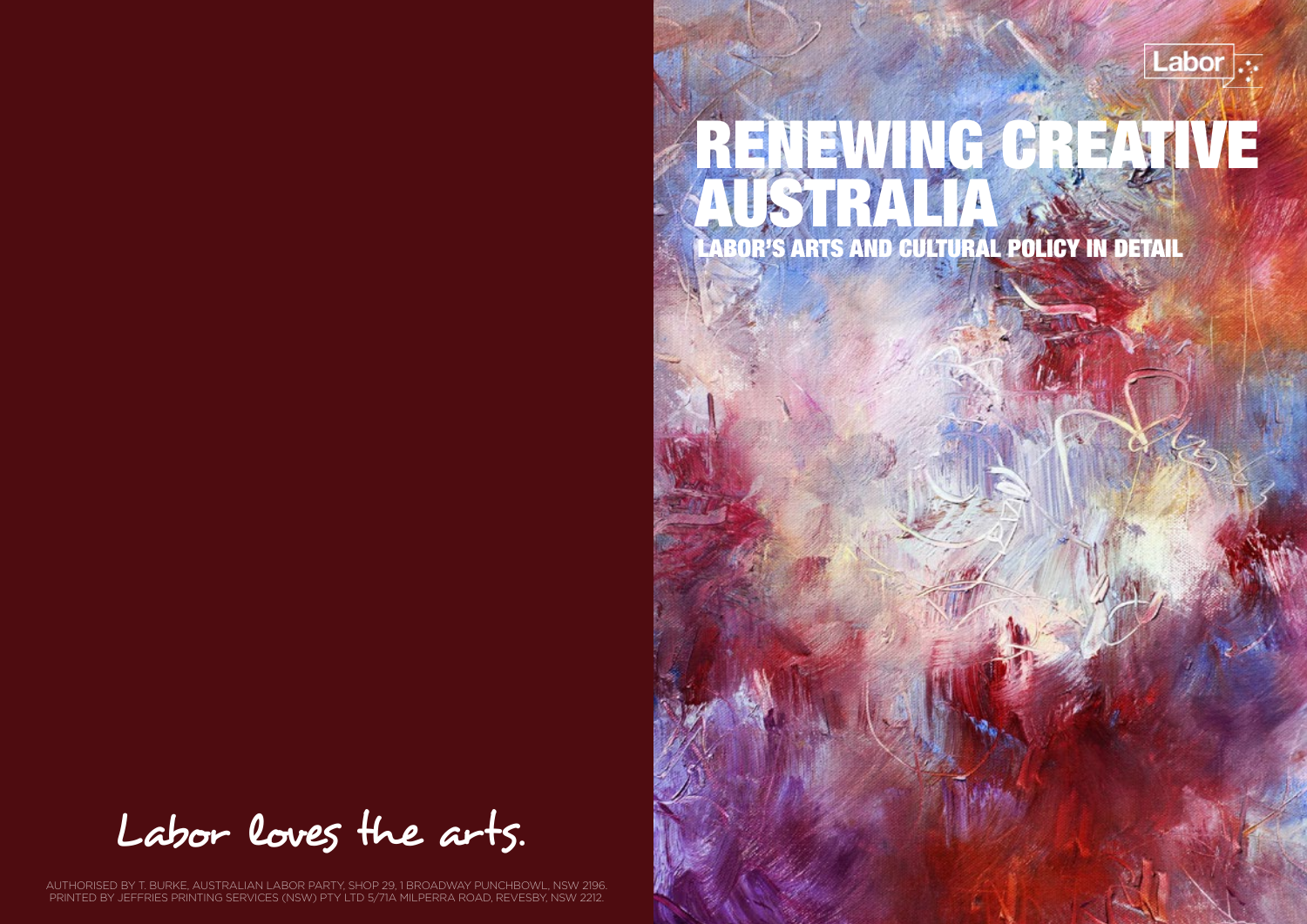## **CONTENTS**

**FAIR PAY FOR ARTISTS** 

### **FOREWORD**

### **FIRST NATIONS**

SUPPORT FOR EXISTING FIRST NATIONS' THEATRE AND DANCE COMPANIES **INDIGENOUS THEATRE COMPANY INDIGENOUS ARTS AND LANGUAGES PROGRAM INDIGENOUS MUSIC** CONSULTATION ON NATIONAL INDIGENOUS ARTS AND CULTURAL AUTHORITY **FAKE ART OUR DIVERSITY ACCESSIBILITY CULTURAL DIVERSITY REGIONAL ARTS ARTISTS FDUCATION TRAINING ORGANISATIONS RECOGNISING THE WORK OF ARTISTS MENTAL HEALTH SUPPORT** 

| <b>STITUTIONS</b>                   |  |
|-------------------------------------|--|
| <b>AUSTRALIA COUNCIL</b>            |  |
| <b>MPA FRAMEWORK</b>                |  |
| <b>ABC AND SBS</b>                  |  |
| <b>COPYRIGHT</b>                    |  |
| <b>AUTHORS AND WRITERS</b>          |  |
| <b>COLLECTING INSTITUTIONS</b>      |  |
| <b>IMMUNICATION AND INNOVATION</b>  |  |
| <b>FAKE TICKETS</b>                 |  |
| <b>FUTUREASIA AND EXPORTS</b>       |  |
| <b>SCREEN AND STREAMING</b>         |  |
| <b>INTERACTIVE GAME DEVELOPMENT</b> |  |
| <b>CREATIVE ECONOMY</b>             |  |
| <b>VISUAL ARTS</b>                  |  |
| <b>MUSIC</b>                        |  |
| <b>HEALTH INNOVATION</b>            |  |

 $13$ 

13

13

 $14$ 

 $15$ 

15

 $16$ 

 $17$ 

47

 $17$ 

 $18$ 

 $\overline{20}$ 

20

 $21$ 

22

23

**IN** 

**CO** 

3

3

 $\overline{5}$ 

6

6

8

 $\overline{8}$ 

9

9

9

 $12<sup>1</sup>$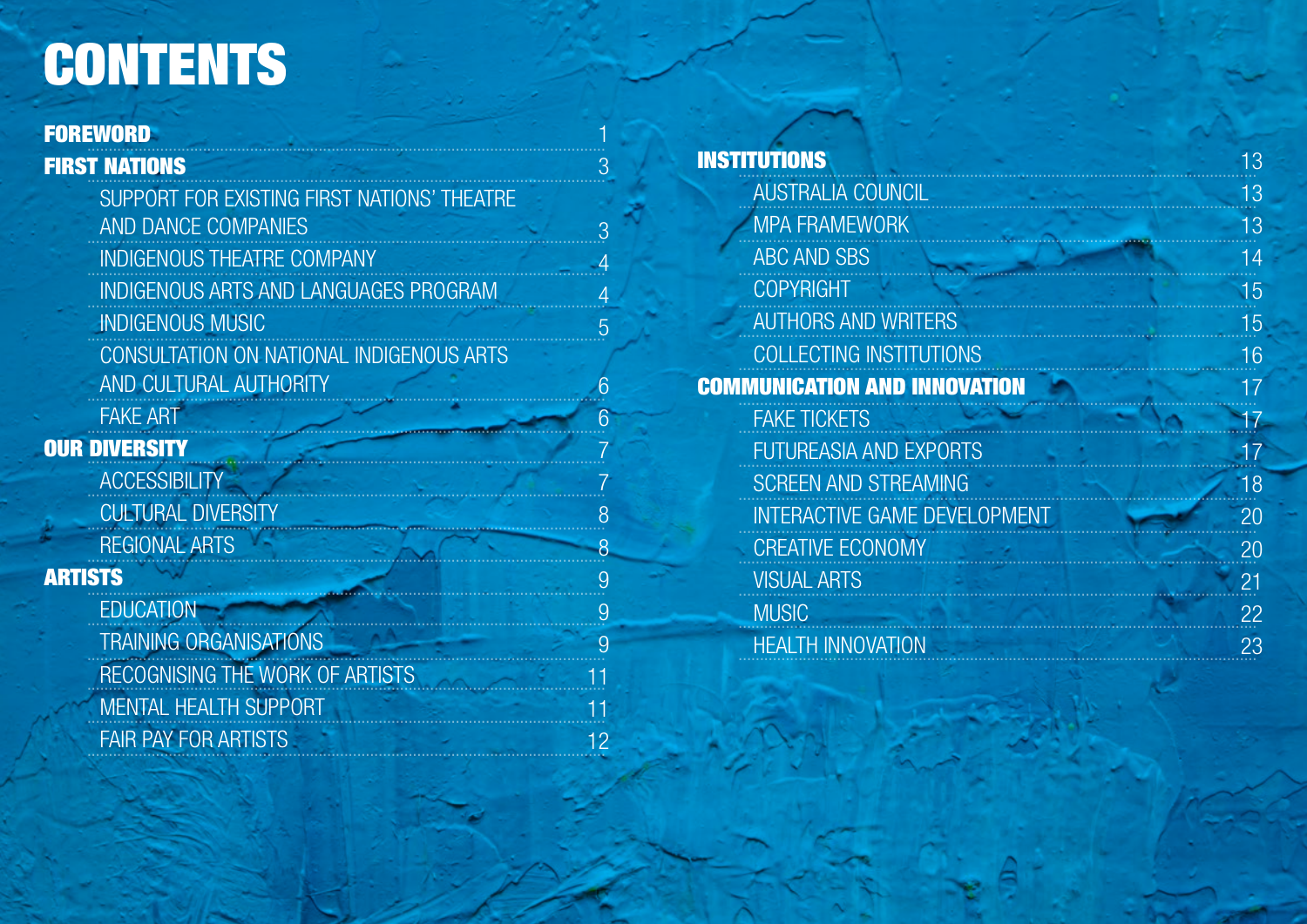

Labor does not simply adopt an "arts policy". Both Paul Keating's Creative Nation and Julia Gillard's Creative Australia were described as cultural policies. This is because of Labor's deep conviction that the arts represents so much more than entertainment.

The arts drive how we find our place here, how we learn about each other and how the world understands us. A cultural policy allows the power of the arts to reach well beyond official arts bodies to the lives and experiences of every Australian.

*We seek to preserve our culture because it is fundamental to our understanding of who we are. It is the name we go by, the house in which we live. Culture is that which gives us a sense of ourselves.* 

#### Creative Nation, 1994

The arts are not only relevant to education, health, or to our understanding of First Nations and appreciation of modern multicultural Australia. The arts also challenge and inspire us.

Our artists affect how we feel. Our literature, theatre and films can take us through a rollercoaster of emotion. Music can shift our emotions by the second bar. Visual art can capture us at the first glance.

That's why Gough Whitlam described this area of policy as not being a means to an end but an end in itself. That's why the most important part of this document is a commitment to again have a national cultural policy. Labor won't start from scratch. Labor will renew Creative Australia with a government wide approach to the sector. Our new cultural policy will be based on the same five themes as Creative Australia:

- First Nations.
- Our diversity.
- Our artists.
- Our institutions.
- Communication to each other and the world.

Gough Whitlam, Bob Hawke, Paul Keating, Kevin Rudd, and Julia Gillard all pursued an ambitious and independent approach to the cultural institutions of our nation. They oversaw periods where creativity was championed rather than attacked.

A Shorten Labor Government will value our artists, support our creativity, and cherish our stories.

#### *Culture is not created by government, but enabled by it. Culture is created by community.*

Creative Australia, 2013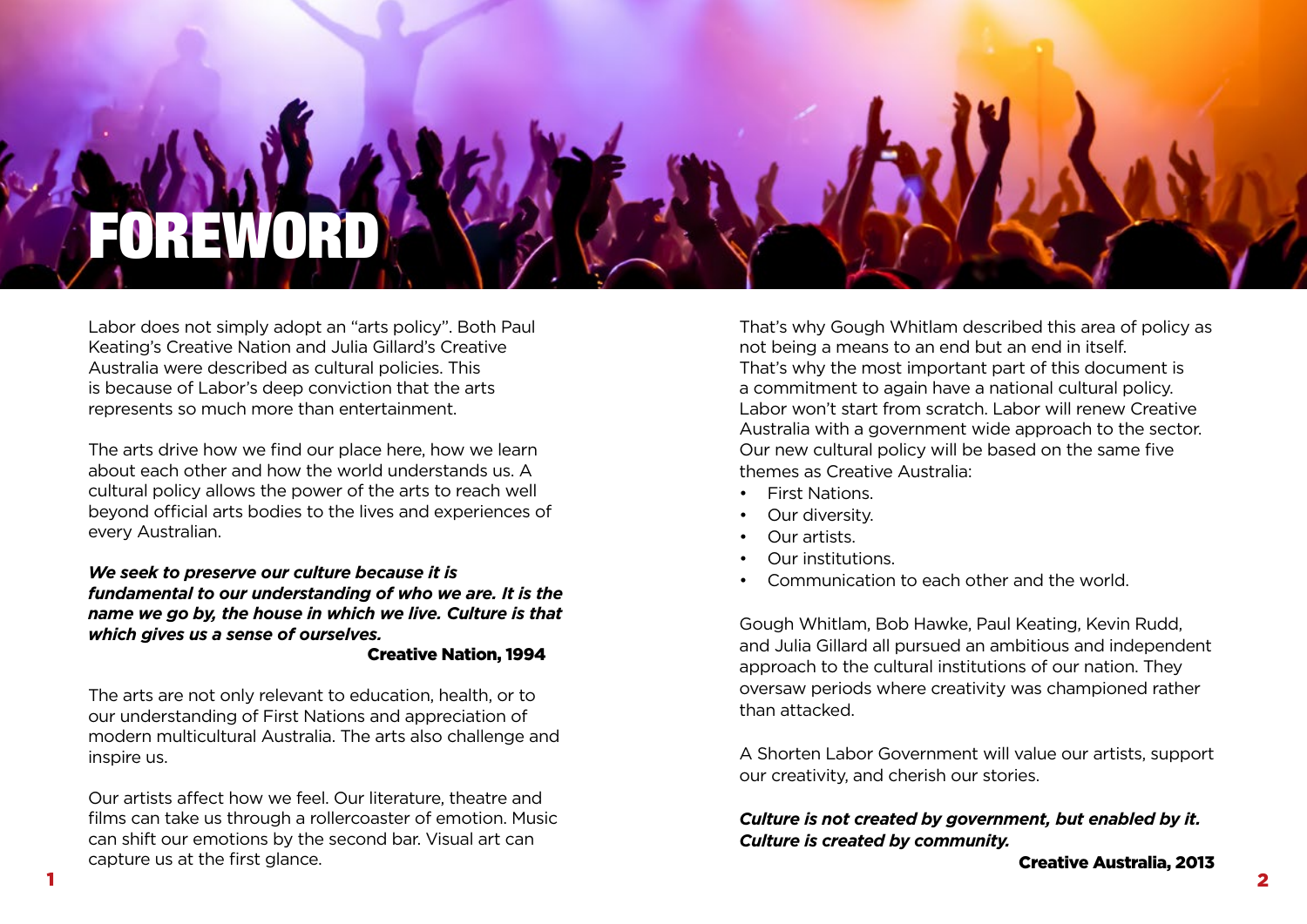## FIRST NATIONS

A Shorten Labor Government has committed to partner with First Nations' peoples to enshrine a First Nations' Voice to Parliament in the Constitution, and establish a Makarrata Commission for agreement-making and truthtelling. In restoring a national cultural policy, First Nations will again be the first of the five pillars of Creative Australia.

#### **SUPPORT FOR EXISTING FIRST NATIONS' THEATRE AND DANCE COMPANIES**

Recognising the important role that the existing Indigenous dance and theatre companies play, Labor will provide \$3 million to assist existing state based First Nations' theatre companies and dance groups to grow and apply to become major performing arts organisations. This funding would be made available with the expectation that state governments would also contribute.

These existing companies have worked hard over many years to deliver extraordinary work and deserve this further support.

Strengthening and expanding existing companies will mean they stand tall in their own right and can, if they wish, partner with the new Indigenous theatre. These commitments will raise the resources for existing groups – meaning more First Nations' stories are told and celebrated.

#### **INDIGENOUS THEATRE COMPANY**

Labor will provide funding to establish a new Indigenous Theatre Company as a major performing arts institution. Labor values First Nations' peoples and their stories and we want their stories to be central to Australia's cultural landscape.

The theatre will not be a "bricks and mortar" theatre, but one that is based on coordination, partnerships and coproduction. The investment will include funds to increase First Nations' audiences, perform stories on country and to build capacity in the sector through training First Nations' staff, creators and artists.

The theatre would be established by First Nations' peoples and the governance will be determined by First Nations' peoples. First Nations audiences would be seen as a destination in their own right. The initial investment will be \$8 million over four years to establish the theatre and ongoing funding of \$5 million per year for performance, training and touring.

#### **INDIGENOUS ARTS AND LANGUAGES PROGRAM**

Labor will also invest \$85 million in a new Aboriginal art and cultures gallery at Lot Fourteen in Adelaide. We will consult will First Nations' peoples about the best approach to establishing the gallery.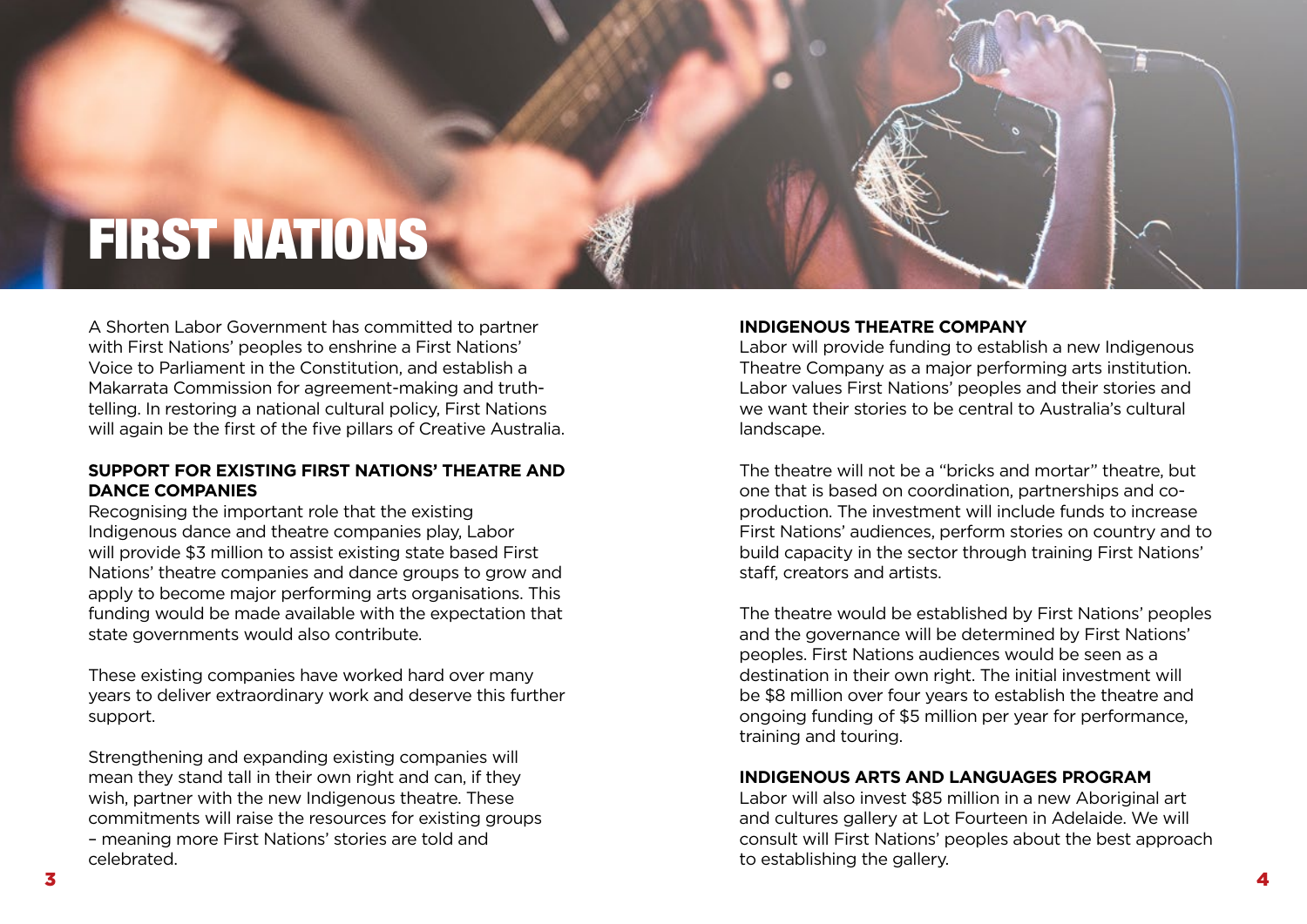

Labor supports the vision as "…a place devoted to Australian Aboriginal cultures, truth telling, art, history, science and contemporary life. It will recognise and celebrate the longest continuous human culture on the planet, provide a dynamic cultural and economic hub and be a beacon for reconciliation for generations to come."

Labor will maintain the Indigenous languages and arts program, supporting Aboriginal and Torres Strait Islander communities to revive and maintain languages, and to develop and present art. In recognition of the fact that the United Nations General Assembly has proclaimed 2019 as the international year of Indigenous languages, a Shorten Labor Government will allocate \$4 million to community organisations to support the production of resources for the recording, maintenance, and development of materials which encourage learning and recognition of First Nations' languages.

#### **INDIGENOUS MUSIC**

Labor's music policy – Soundtrack Australia – aims to promote all kinds of Australian music both domestically and around the world. Sounds Australia will be tasked with promoting Australian music and artists overseas, this will include First Nations' artists.

In addition, \$2.7 million will be provided to establish a new

grants program for Indigenous musicians. These grants will help artists get started or move along their career path.

#### **CONSULTATION ON NATIONAL INDIGENOUS ARTS AND CULTURAL AUTHORITY**

A Shorten Labor Government will continue to support the First Nations' arts and cultural sector to work towards an agreement on a national Indigenous arts and cultural authority.

#### **FAKE ART**

Fake art is an attack on copyright, an attack on artists' incomes and an attack on culture. Labor sides with the rights of Indigenous artists to protect their cultural and intellectual property.

Of the souvenirs sold in Australia, 80 per cent are imported fakes, with no connection to Traditional Owners. First Nations artists have described the feeling that their cultures are being stolen through the supply of these imitation products.

5 6 our commitment is to consult. Labor will prioritise action at the consumer affairs forum of all commonwealth, state & territory ministers responsible for consumer affairs, and ensure a national approach to policy development to protect First Nations artists and consumers across the country. We don't rule out legislation,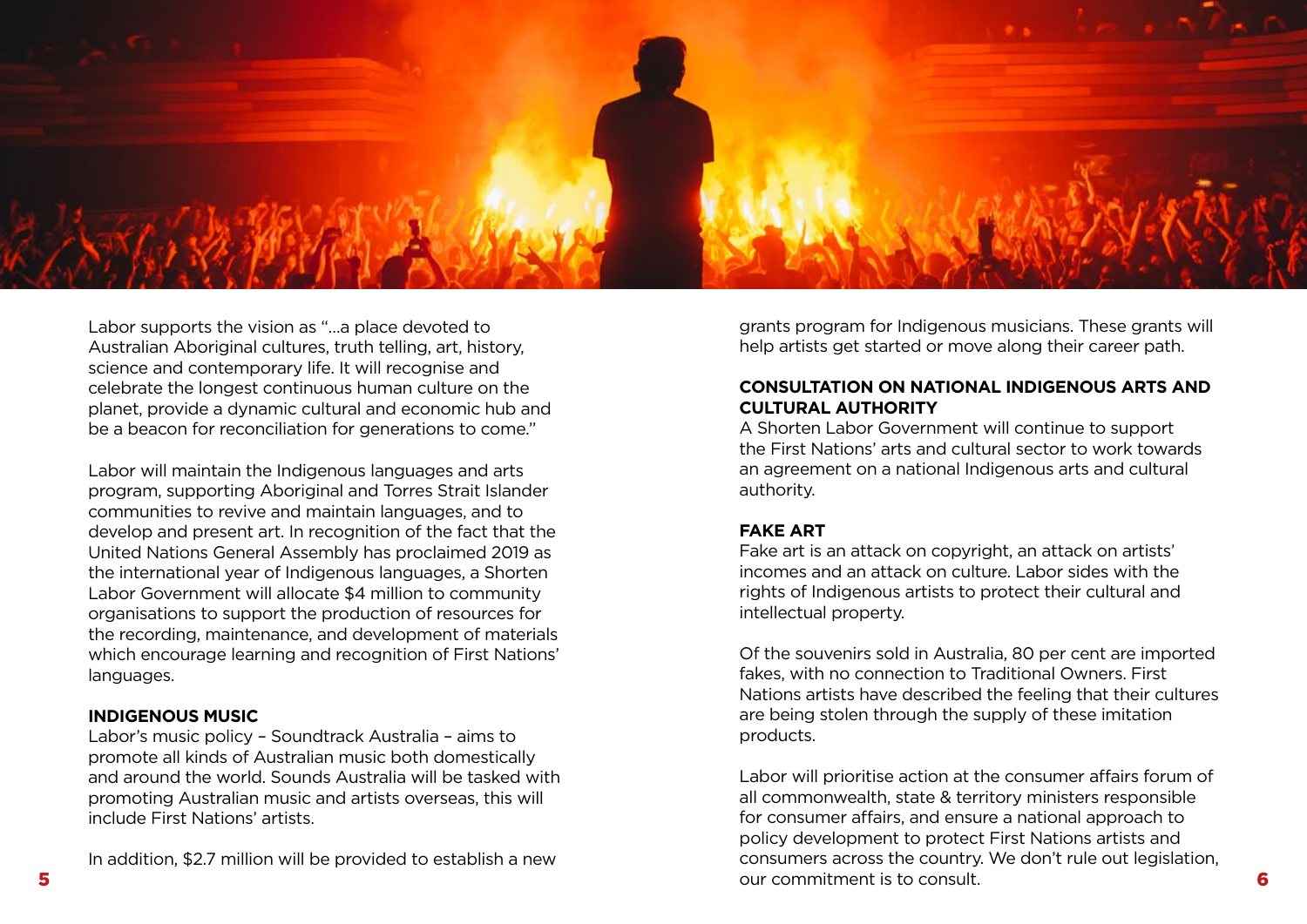# OUR DIV

#### **ACCESSIBILITY**

Artists of all abilities create work for Australian audiences, and Labor's arts policy is a policy for everybody. Embedding an accessibility approach to the planning and delivery of all arts projects and events is core to this policy.

Labor will ensure that more artists and arts workers with disability have the opportunity to create and show work, and find employment in the arts.

When the Abbott-Turnbull-Morrison Government abandoned Australia's national cultural policy – Creative Australia - they walked away from policies designed to increase accessibility.

Labor will revitalise the national arts and disability strategy, work towards its implementation, and measure outcomes. This approach will ensure that access is embedded in Labor's arts policy and programs. This approach will take time and we will work with stakeholders to ensure we get it right.

Through increased funding to the Australia Council and across the arts sector a Shorten Labor Government will also foster new partnerships between small-to-medium and independent organisations that develop shared



approaches to boost arts presentation and employment for people with disability.

#### **CULTURAL DIVERSITY**

Australia's cultural diversity makes us who we are. Our nation's story has been told in hundreds of First Nations' languages since the first sunrise, and in hundreds of migrant languages across more recent years.

Labor will provide \$3.5 million towards multicultural arts and festivals as well as ensure our cultural policy reflects and celebrates modern multicultural Australia.

#### **REGIONAL ARTS**

Diversity includes where you live and time has well passed that regional communities are just a touring circuit. The stories, artistry and knowledge of artists and creators across all regions of the nation deserve be better supported.

A Shorten Labor Government will provide an additional \$1 million per year of regional arts funding to support ongoing artistic initiatives, invest in professional development opportunities, and increase employment for regional and remote artists.

The funding will have a particular focus on artistic skills development among First Nations' communities, young people and people in very remote areas.

Labor has also committed to provide \$5 million to refurbish Her Majesty's Theatre in Ballarat.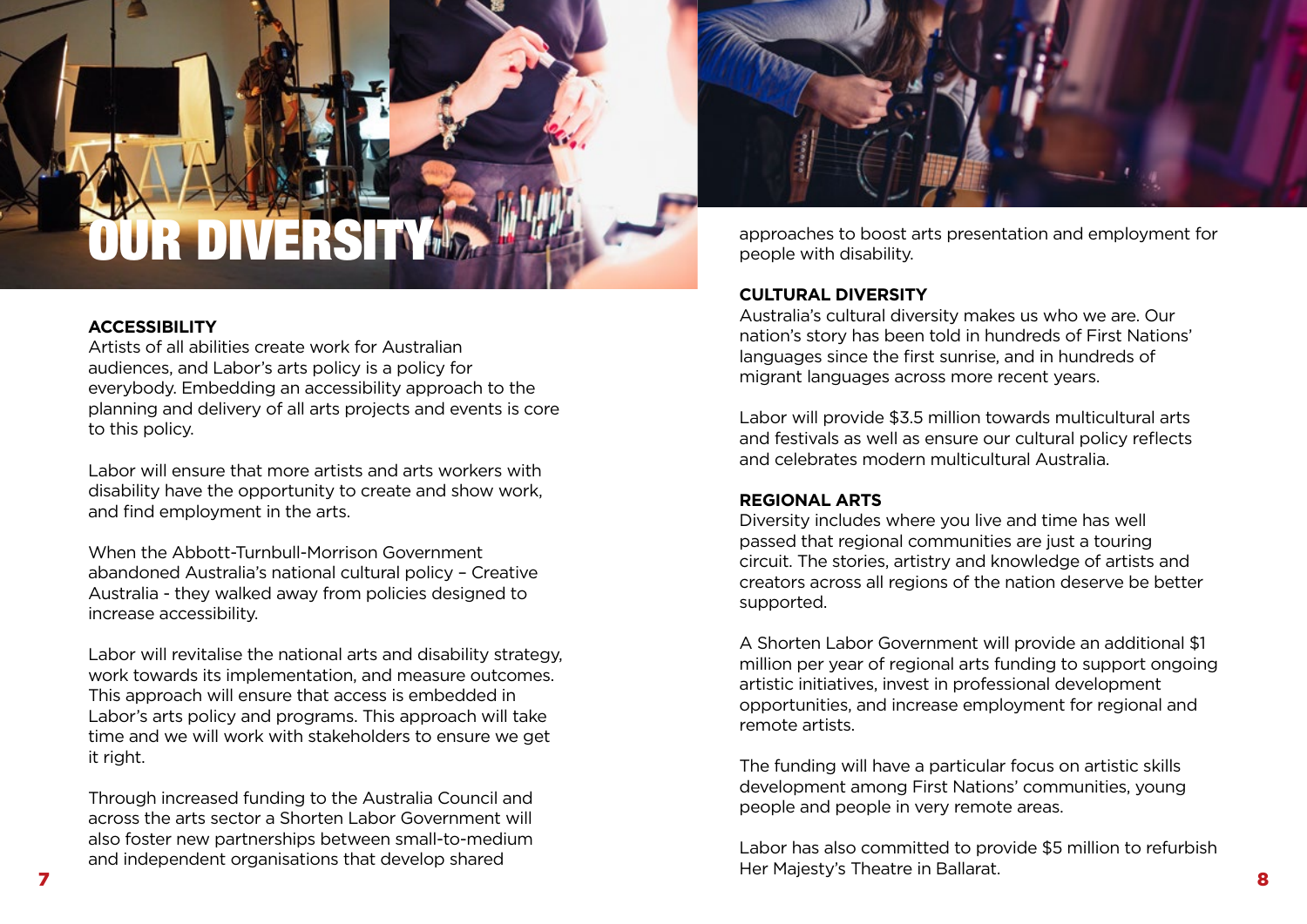# **RTISTS**

The artist needs to be central to our cultural policy. Artists are the great creators, the storytellers, the interpreters of our land and its people. An updated Creative Australia will provide better opportunities for training and for a successful career in the arts.

#### **EDUCATION**

Embedding the arts in education creates the critical thinkers and innovative workers of tomorrow. Labor's plan for fair funding for schools will ensure every Australian child has access to the very best education, regardless where they live or which school they attend. Labor's investment supports schools to deliver a comprehensive curriculum, including an arts education in drama, dance, media arts, music and visual arts.

A Shorten Labor Government recognises the contribution of arts education to arts practices and critical and creative thinking, and will support the arts as a learning area in the national curriculum.

Artists in schools will work closely with teachers on projects that bring the curriculum to life by teaching children valuable skills in artistic and design thinking.

Music education is a feature of Labor's policy with \$6 million being allocated to Music Hubs in the community to support young people play and learn music, \$7.6 million for youth music programs and \$2.5 million to support music industry skills development and mentoring opportunities for young people in regions with high youth unemployment. Funding will also be provided for teachers and mentors from the Songmakers program to work with young musicians at Labor's Community Music Hubs.

In addition music will be supported in schools through:

- Musica viva.
- Music: count us in.
- The Song Room national pilot.

To celebrate Australia's talented teachers Labor will allocate \$600,000 to expand the music teacher aria award to four categories – primary, secondary, community, and remote music teachers.

#### **TRAINING ORGANISATIONS**

Labor will restore the cuts to arts training institutions (arts8) over four years and provide indexed funding on an ongoing basis. Training institutions include: Australia's National First Nations' Dance College, Australian National Academy of Music, NIDA, Australian Youth Orchestra, Circusoz, Flying Fruit Fly Circus, and The Australian Ballet School. This will be an additional \$2.3 million over the forward estimates.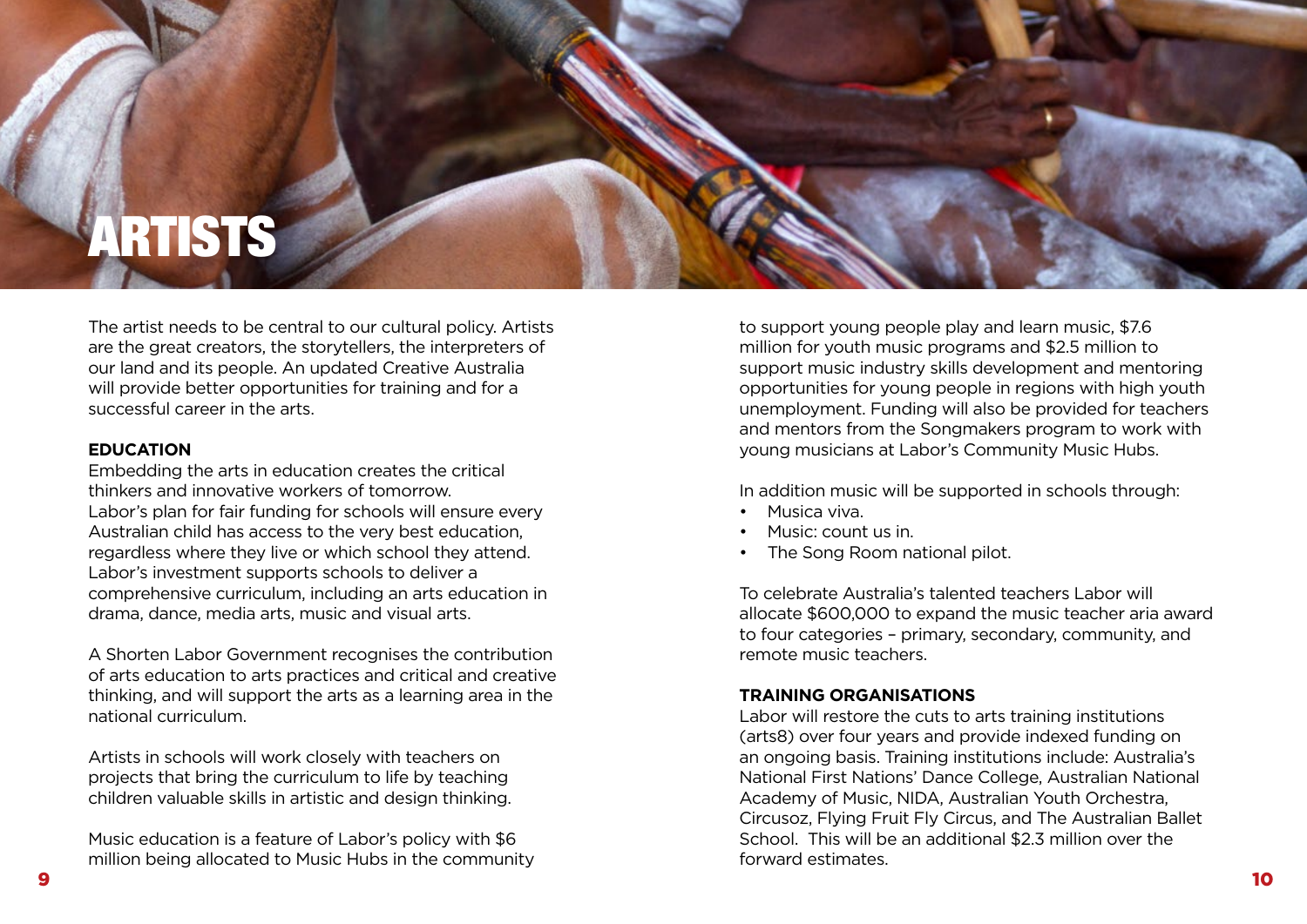

Labor will also invest \$5 million for stage 1 of a new centre of National Indigenous Creative learning called Naya Wa Yugali. The centre situated adjacent to the present NAISDA campus will expand training and career pathways for Aboriginal and Torres Strait Islander students across creative industry-aligned disciplines.

Training in the music industry will be improved with \$250,000 for the association of artists managers to train new and emerging managers and to support managers across the industry.

#### **RECOGNISING THE WORK OF ARTISTS**

Labor recognises that while artists create significant value for the economy, artists' work is often casual, precarious and unpredictable.

Recognition by all Australian government service delivery agencies including Centrelink of the work that artists do is essential for achieving a living wage.

A Shorten Labor Government will work with artists to ensure Centrelink is applying rules in a way that fairly recognises the work of artists.

#### **MENTAL HEALTH SUPPORT**

Labor recognises that while artists work in situations that

good mental health for all.

Labor will provide \$5 million over five years to Support Act, a game changer for the mental health landscape in the industry, and provide ongoing funding of \$200,000 to deliver a comprehensive mental health program for people throughout the music industry.

As part of our policy development process Labor will also look to ensure that artists can always access mental health support services and whether peak professional bodies can assist in this. There may be scope to establish a national employee assistance program fund for professional practising artists to access quality counselling when they need it.

#### **FAIR PAY FOR ARTISTS**

Labor will lead by example and make sure that government and publicly funded organisations have written policies on artist payment. Labor will also explore a standard for industry fees and end 'exposure' as a form of payment.

Artists can currently average their incomes over multiple years when they meet certain criteria. The policy is designed to address the problems associated with irregular incomes received by artists where they are paid for a show, exhibition, production or event but it may have taken years to develop. Labor will look at whether this system is working and whether it can be simplified. One area Labor will examine is the problem where high rates of tax are paid if an artist receives a grant or commission that is designed to only cover materials or production and not wages.

#### **SAFE WORKPLACES**

11 tisk poor mental health, the work they create stimulates workplace free from harassment. Labor recognises the work that institutions, companies and unions have been doing to try to deliver safer workplaces. As part of the update of Creative Australia, Labor would formalise in our national cultural policy that those who work in creative industries have an absolute right to a workplace free from harassment.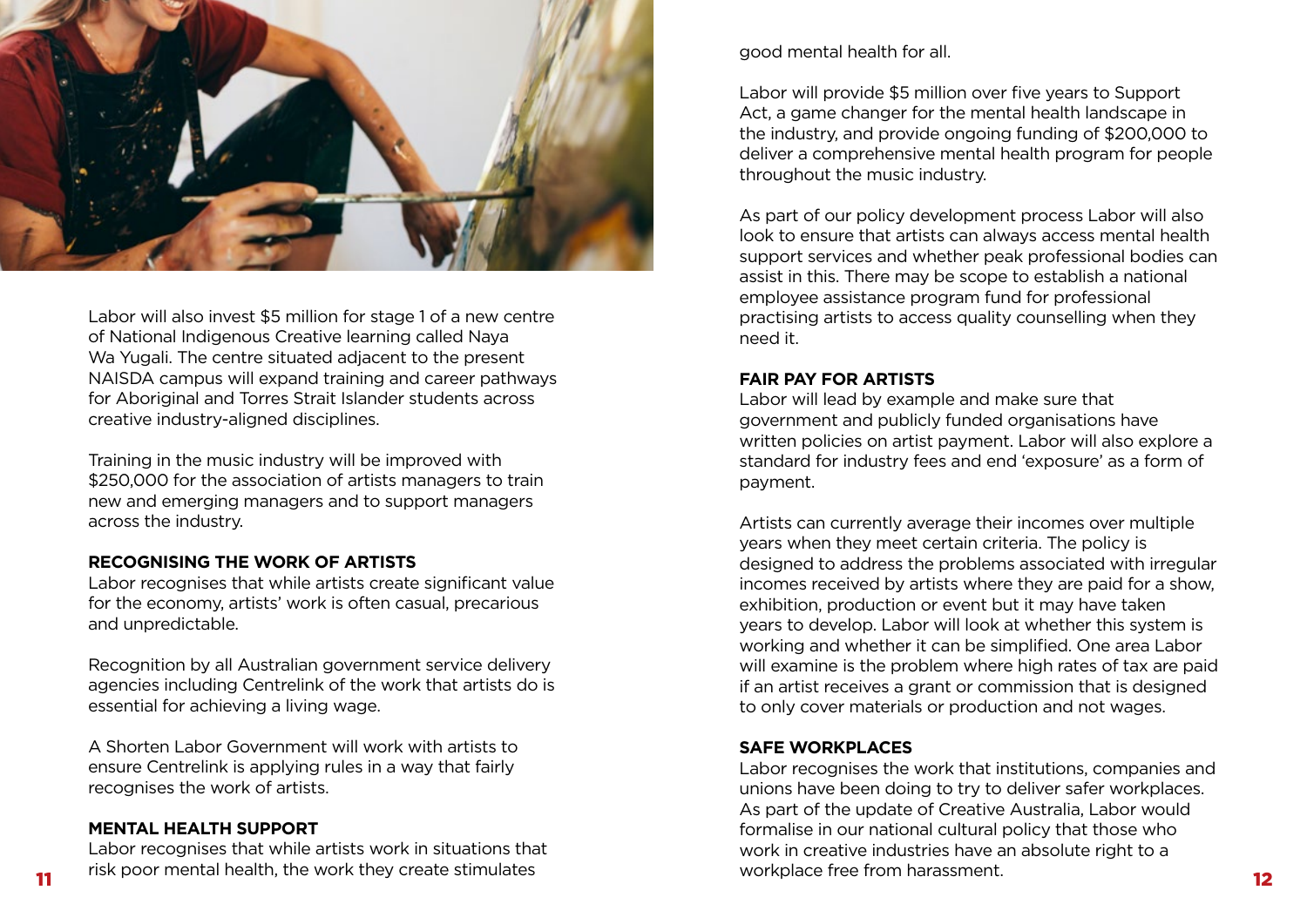## **INSTITUTIONS**

#### **AUSTRALIA COUNCIL**

A Shorten Labor Government will restore funding to the Australia Council and undo the Brandis cuts. Labor will save the Australia Council by restoring funding cut by the Abbott-Turnbull-Morrison Government, providing an initial addition of \$37.5 million over the forward estimates and maintaining this funding increase – totalling a commitment of over \$112 million. An additional \$2 million will also be provided to extend the contemporary music touring program to support national touring by Australian musicians.

The Brandis cuts meant that it was often the small-tomedium and independent sector that was hit hardest. This needs to be turned around.

By restoring funding to the Australia Council there is a clear expectation that the additional funds will help restore the balance for areas that have been underfunded in recent years, including, literature, visual art and the small, medium and independent sectors.

#### **MPA FRAMEWORK**

There is no doubt the National Framework for Governments' Support of the Major Performing Arts Sector needs to be updated. The "majors" are an important part of our cultural landscape and the framework needs to be

strengthened and modernised to reflect the diversity and contemporary face of Australian performance culture.

Labor wants to see the Framework deliver a clear purpose, fair funding arrangements and reflect the diversity of the broader community particularly first people, multicultural Australia, demographics and different geographies.

Labor will work with the states to determine the best way to achieve this. There is room to open up the Framework to more companies and art forms and also increase transparency.

#### **ABC AND SBS**

Labor is united in its belief that the Australian Broadcasting Corporation (ABC) and the Special Broadcasting Service (SBS), including National Indigenous Television (NITV), are among Australia's most important public institutions. Labor is committed to maintaining the ABC and SBS as independent and comprehensive national broadcasters, never to be privatised.

To support Australian screen content, Labor will provide \$40 million to the ABC for Australian content across scripted drama, comedy, children's and music and \$20 million to SBS for Australian content, increasing the percentage of Australian content on the SBS main channel.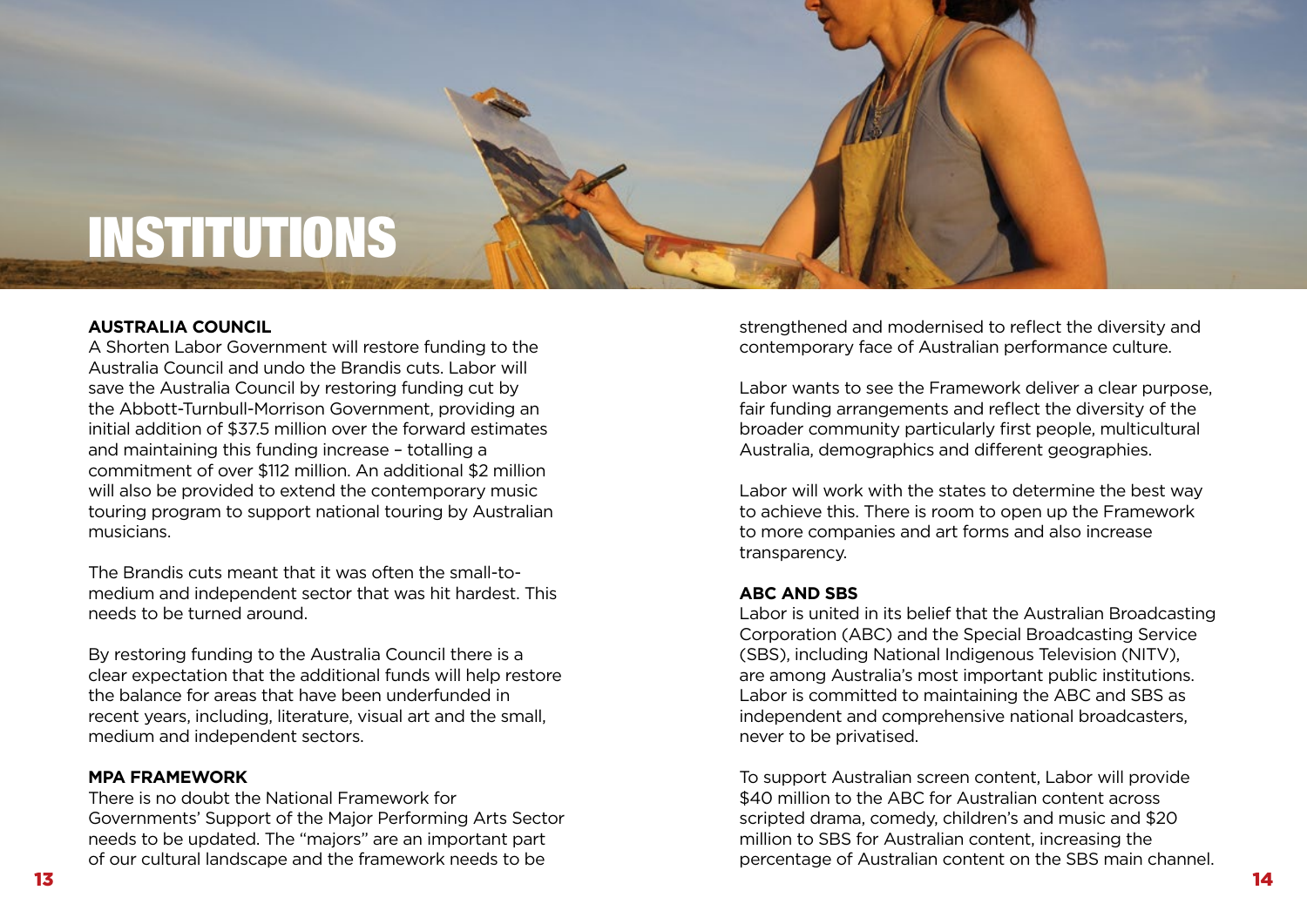Labor will also reverse the Liberals' \$83.7 million unfair cut to the ABC, as well as guarantee funding certainty over the next ABC budget cycle.

In addition, Labor will provide \$15 million to the ABC to:

- Bolster regional news and emergency broadcasting.
- Help restore shortwave radio in the Northern Territory.
- Support a news literacy program to fight disinformation and fake news.

In addition, Labor will provide \$4 million to the ABC and SBS to upgrade systems to provide audio description for blind and low vision Australians.

Labor will ensure the national broadcasters are properly funded. We will keep the ban on ABC advertising and sponsorship in place and not extend the current advertising levels on SBS.

#### **COPYRIGHT**

The arts, artists and creators are under pressure from new technology changing how people earn a living. Labor will make sure the law protects creators' rights. Labor believes that creators should be the ones who own what they create and have control of how it is used.

Artists and creators have a right to income, this needs to be maintained and protected.

Labor will consult on any copyright reform and be guided by our strong view that creators own what they create, and effective copyright laws must ensure they are properly paid for the work that they do.

#### **AUTHORS AND WRITERS**

 $15$  16 and 16 and 16 and 16 and 16 and 16 and 16 and 16 and 16 and 16 and 16 and 16 and 16 and 16 and 16 and 16 and 16 and 16 and 16 and 16 and 16 and 16 and 16 and 16 and 16 and 16 and 16 and 16 and 16 and 16 and 16 and In addition to funding increases to the Australia Council, which authors and writers will be eligible for Labor will review the tax arrangements on literary prizes and art prizes to see if the system is fair. There must be a way of not taxing genuine prizes without creating unintended loopholes.



Labor also wants to encourage industry led development for authors and writers and will consult with the sector in key priorities for change and opportunities for development.

#### **COLLECTING INSTITUTIONS**

Labor values Australia's national collecting institutions and the role they play in protecting and celebrating Australian stories.

Australia's collections are world class and share their skills and resources to help each other and other institutions in the region. Labor will continue to support our collecting institutions so that Australia's cultural material is made available, maintained and shared wherever possible.

Labor also supports programs and policies that promote best practice for collecting cultural material and ensuring ethical collecting in Australia continues, especially in regard to First Nations' cultural material.

Labor will also commit \$20 million to strengthen Bundanon as a collecting institution by building a new gallery to showcase more art.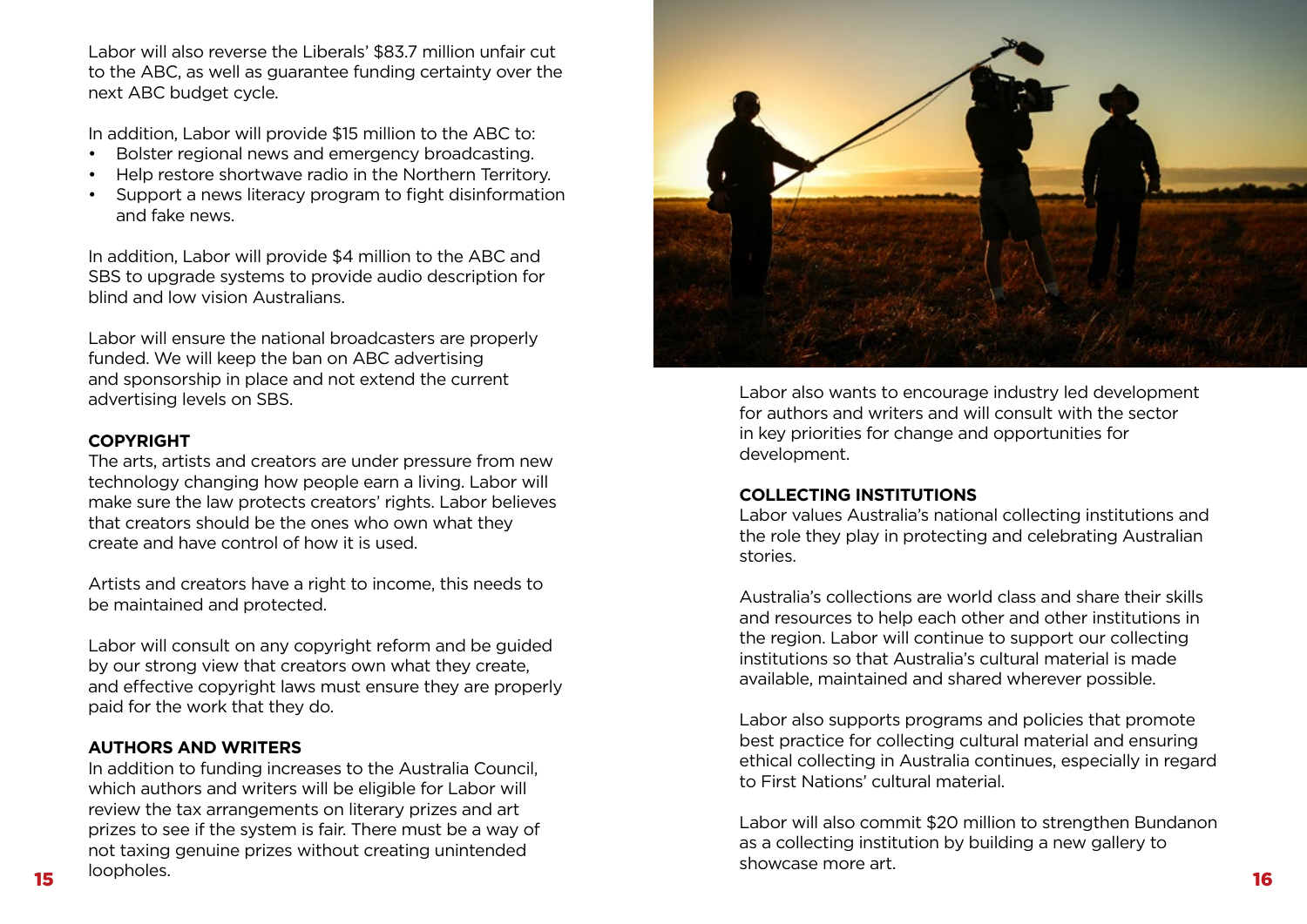### **COMMUNICATION** AND INNOVATION

The work of our creatives needs to be communicated to fellow Australians and to the world.

#### **FAKE TICKETS**

Fake and overpriced tickets, as well as fake merchandise, are ripping off fans and artists.

Labor will crackdown on fraudulent ticket scalping sites consumers paying exorbitant prices for tickets on the secondary market will no longer be allowed to continue.

In our first term Labor will do this by legislating a resale price cap of 110%, banning ticket-buying bots, and directing the Australian competition and consumer commission (ACCC) to review these measures to ensure the reforms are having their intended effect.

Labor will legislate further until we have addressed dodgy ticket resale websites, if necessary.

#### **FUTUREASIA AND EXPORTS**

Improving links to our region is important in many ways, when it comes to art there are endless opportunities.

Labor will provide \$5 million to strengthen arts engagement in Asia. Arts engagement would focus on promoting awareness and appreciation of Australian art in

the Asian region and awareness and appreciation of Asian art throughout Australia. It will also enhance the practice of artists, students and curators in Australia and Asia. This will build on current programs such as Ozasia, Ozfest, and the Australian cultural diplomacy grants program.

Music exports and markets will also be supported (see music section on page 22).

#### **SCREEN AND STREAMING**

Labor will ensure we continue to see Australian stories on Australian screens, including on commercial and subscription tv as well as new services like Netflix, by modernising the settings that support Australian and children's content in the converged media environment.

Millions of Australians subscribe to over-the-top streaming services, but the policy and regulatory framework has not kept pace with this change.

Labor will convene a taskforce to conclude the Australian and Children's Screen Content Review, which stalled under the Liberals, to adapt and evolve local content obligations and incentives.

Labor understands the role content quotas, offsets (producer, PDV and location) and subsidies have played in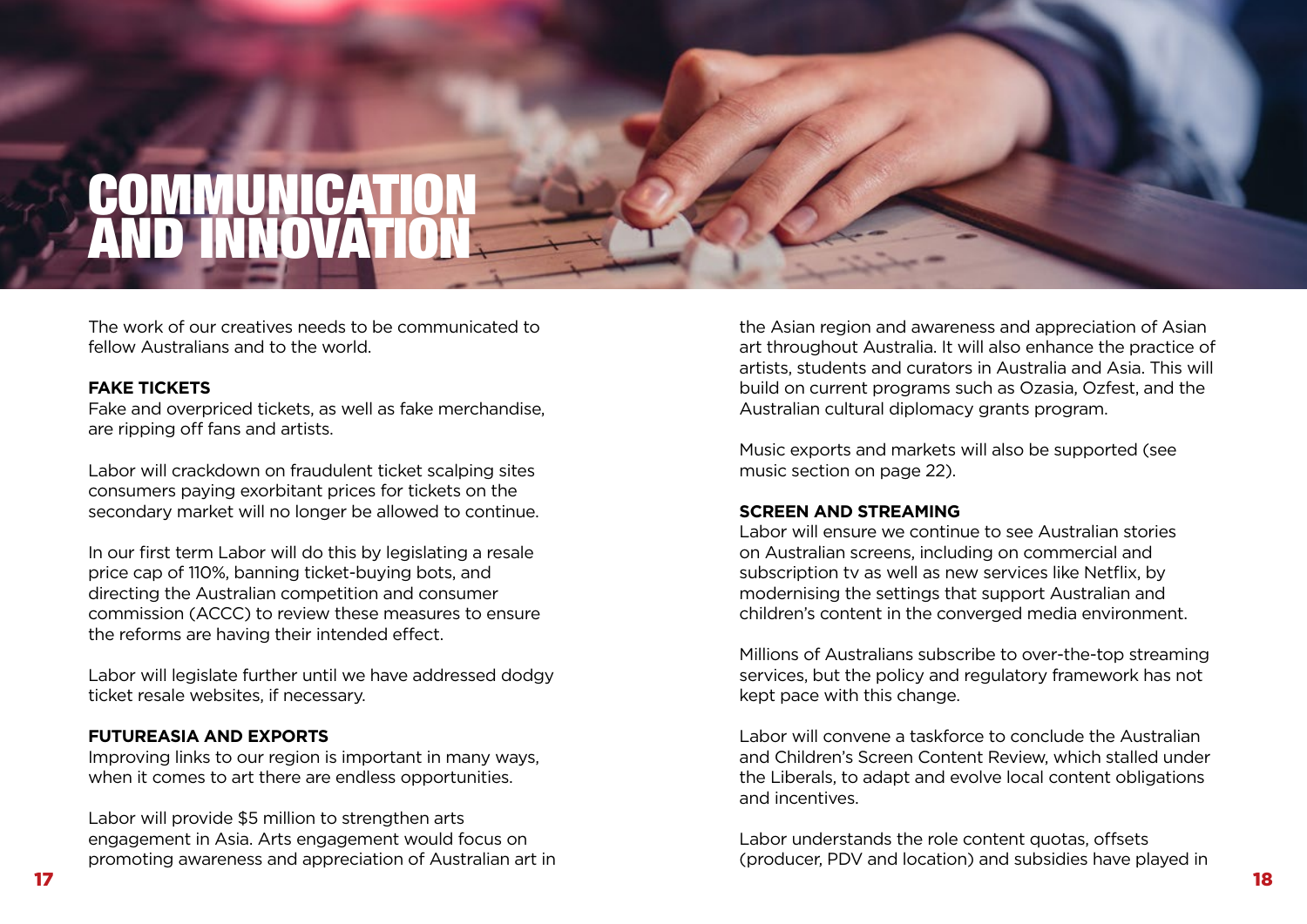

enabling the industry and Australian stories, and Labor will use these tools to support innovation and make sure works and content are made in Australia.

To support Australian screen content, Labor will provide \$40 million to the ABC for Australian content across scripted drama, comedy, children's and music and \$20 million to SBS for Australian content, increasing the percentage of Australian content on the SBS main channel.

Labor wants Australian kids to grow up hearing Aussie accents and seeing Aussie places and we want Australian stories to be told here and across the world.

Recognising that Australia is lagging behind in regard to co-production agreements, Labor will explore new coproduction agreements and review Australia's existing co-production treaties. We want to encourage more creative partnerships between Australia and other nations to produce stories of common interest and increase the global reach of Australian stories.

This work will be combined with exploring ways to boost services exports for Australia's creative industries to help Australia's screen industry take more Australian stories global as well as replacing the requirement for theatrical release for Australian feature films with a broad-based

marketplace requirement.

These commitments will allow Australia's local screen industry compete more readily in the international arena.

#### **INTERACTIVE GAME DEVELOPMENT**

Labor will provide \$25 million to reinstate the Australian Interactive Games Fund (AIGF), which was cut by the Liberals. This will support Australia's game development sector, providing an effective way for game developers to access finance to help them develop products and grow as businesses.

Restarting the Fund will kick start the rapid growth of our games development sector through the establishment of new game studios in Australia, investment and projects flowing into existing Australian studios and a range of joint ventures. This will enable a variety of works and the generation of original intellectual property in long form games, apps, virtual reality and augmented reality with output across the arts, communications, digital economy, innovation, education, training, health, defence, and more.

#### **CREATIVE ECONOMY**

Labor recognises that the creative industries are being identified globally as a key strategic growth area, and notes there are signs Australia is not realising its potential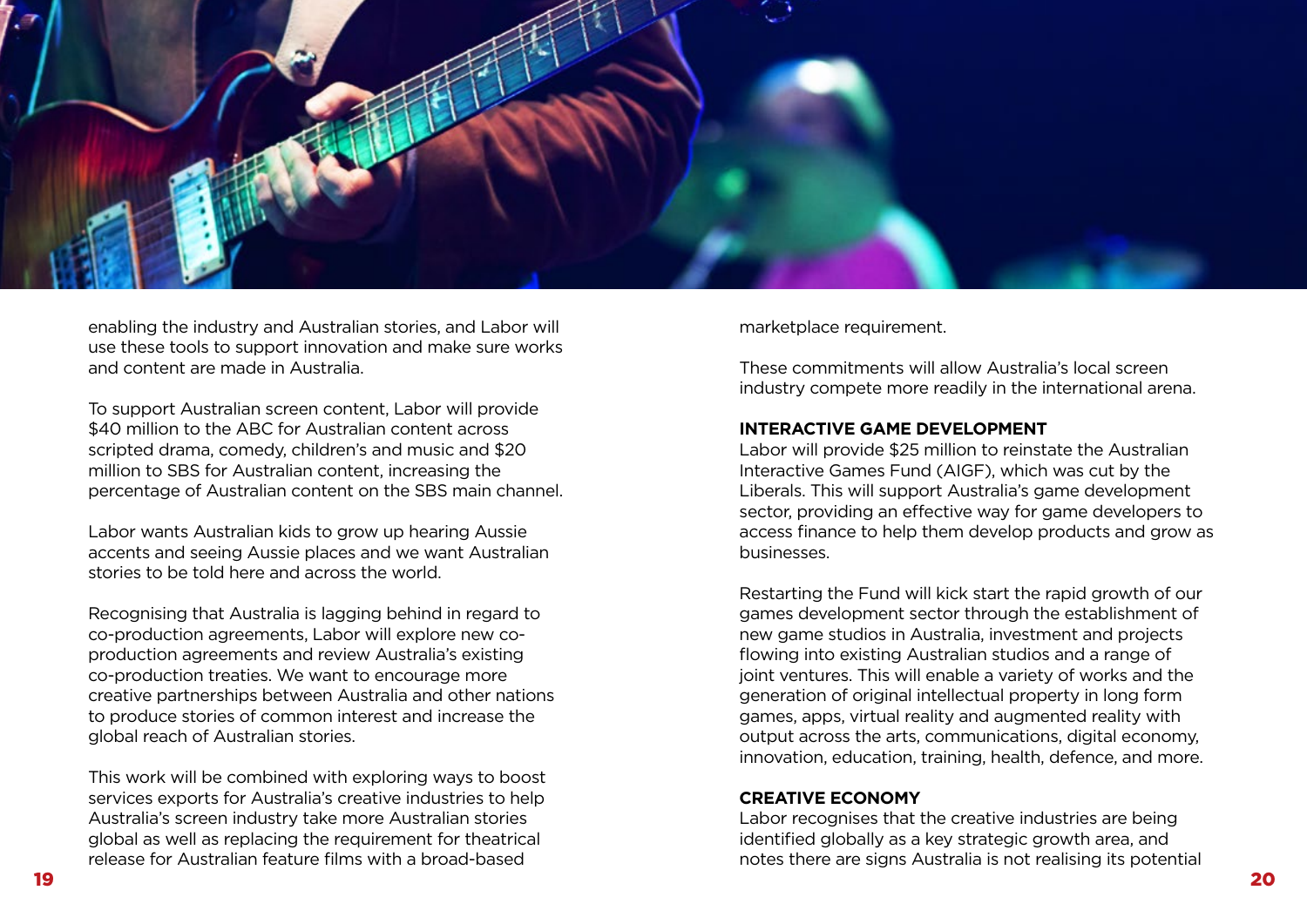

as a creative economy, which is defined broadly to include employment in the creatives industries, as well as creative jobs embedded outside the creative industries in the wider economy.

Labor will convene a Creative Economy Summit to gather the best ideas to boost and accelerate Australia's creative economy.

The summit will inform the development of a Creative Economy Strategy 2030 to harness and facilitate the cultural and industrial benefits of Australia's creative skills and industries over the next decade and beyond.

The strategy will link to goal 5 of Creative Australia which is to ensure Australian creativity thrives in the digitally enabled 21st century by supporting innovation, the development of new creative content, knowledge, and creative industries.

#### **VISUAL ARTS**

Labor recognises the widespread damage caused by the policy and funding neglect of recent years.

In addition to funding increases to the Australia Council, which visual artists are eligible for, a Shorten Labor Government is committed to investing in sector service

organisations to stimulate much-needed industry-led development, boosting jobs for artists and opportunities for audiences all over Australia.

The first area we will look at in regard to industry development is the visual arts.

Labor will commit \$1.5 million to the major light show for Dark Mofo in Tasmania – this kind of new work needs to be celebrated.

#### **MUSIC**

Music is the soundtrack to our lives and tells so many Australian stories. But the industry and musicians are under pressure – whether it is from new technology changing, how musicians earn a living, or local laws resulting in venues closing down – it feels like there is less live music than in the past.

Music is about audiences, and that can be a small group of friends or sold-out stadiums. Music is a universal, unifying force and gigs are some of the most powerful places in the world for bringing people and ideas together.

Labor will provide resources for the music sector and live music to thrive. We want music taught in every school, exported overseas and celebrated at local venues.